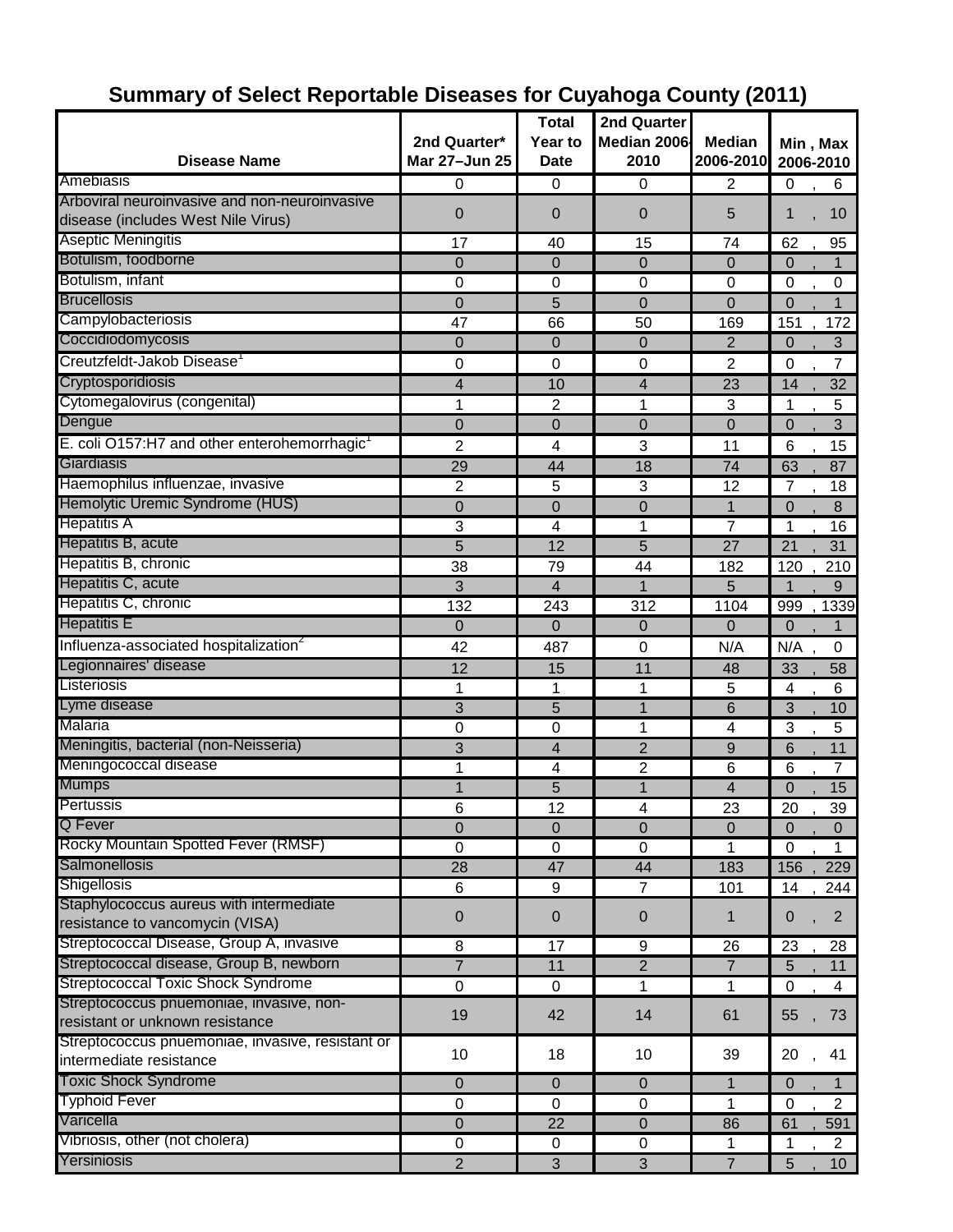|                                                          |                  | <b>Total</b>   | 2nd Quarter      |                         | Min, Max                         |
|----------------------------------------------------------|------------------|----------------|------------------|-------------------------|----------------------------------|
|                                                          | 2nd Quarter*     | Year to        | Median 2006      | <b>Median</b>           | 2006-2010                        |
| <b>Disease Name</b>                                      | Mar 27-Jun 25    | <b>Date</b>    | 2010             | 2006-2010               |                                  |
| Amebiasis                                                | 0                | $\mathbf 0$    | $\overline{0}$   | 0                       | $\mathbf 0$<br>4                 |
| Arboviral neuroinvasive and non-neuroinvasive            | $\mathbf 0$      | 0              | $\boldsymbol{0}$ | $\overline{2}$          | $\overline{7}$<br>0              |
| disease (includes West Nile Virus)                       |                  |                |                  |                         |                                  |
| <b>Aseptic Meningitis</b>                                | 7                | 18             | 7                | 36                      | 27<br>56                         |
| Botulism, foodborne                                      | $\mathbf 0$      | $\overline{0}$ | $\mathbf 0$      | $\mathbf{0}$            | $\mathbf 0$<br>1                 |
| Botulism, infant                                         | $\mathbf 0$      | $\mathbf 0$    | $\Omega$         | $\mathbf 0$             | $\mathbf 0$<br>$\pmb{0}$         |
| <b>Brucellosis</b>                                       | $\overline{0}$   | 0              | $\overline{0}$   | 0                       | $\overline{0}$<br>$\Omega$       |
| Campylobacteriosis                                       | $\overline{32}$  | 47             | 35               | 113                     | 102<br>130                       |
| Coccidiodomycosis                                        | $\overline{0}$   | $\overline{0}$ | $\overline{0}$   | $\overline{2}$          | $\mathbf 0$<br>3                 |
| Creutzfeldt-Jakob Disease                                | 0                | 0              | $\mathbf 0$      | $\overline{2}$          | 7<br>0                           |
| Cryptosporidiosis                                        | 1                | 5              | 3                | 18                      | 9<br>19                          |
| Cytomegalovirus (congenital)                             | 0                | $\mathbf 0$    | 0                | 1                       | 2<br>0                           |
| Dengue                                                   | 0                | 0              | $\overline{0}$   | 0                       | 3<br>0                           |
| E. coli O157:H7 and other enterohemorrhagic <sup>1</sup> | 2                | 3              | 3                | 8                       | 5<br>12                          |
| Giardiasis                                               | 16               | 22             | 8                | 49                      | $\overline{30}$<br>61            |
| Haemophilus influenzae, invasive                         | 1                | 4              | 1                | 7                       | 5<br>13                          |
| Hemolytic Uremic Syndrome (HUS)                          | $\mathbf 0$      | 0              | $\overline{0}$   | 1                       | $\overline{0}$<br>$\overline{7}$ |
| <b>Hepatitis A</b>                                       | $\overline{c}$   | 2              | 1                | 5                       | 14<br>1                          |
| Hepatitis B, acute                                       | 5                | 9              | $\overline{2}$   | 10                      | 3<br>16                          |
| Hepatitis B, chronic                                     | 12               | 28             | 21               | 87                      | 56<br>110                        |
| Hepatitis C, acute                                       | 1                | $\mathbf{1}$   | $\Omega$         | $\overline{2}$          | $\Omega$<br>5                    |
| Hepatitis C, chronic                                     | 50               | 99             | 113              | 433                     | 411<br>500                       |
| <b>Hepatitis E</b>                                       | $\overline{0}$   | 0              | $\mathbf 0$      | 0                       | 0<br>1                           |
| Influenza-associated hospitalization <sup>2</sup>        | 28               | 258            | $\boldsymbol{0}$ | N/A                     | N/A<br>0                         |
| Legionnaires' disease                                    | 5                | 6              | $\overline{7}$   | 30                      | 20<br>36                         |
| Listeriosis                                              | 1                | 1              | 1                | 3                       | 3<br>6                           |
| Lyme disease                                             | 1                | $\overline{2}$ | 1                | $\overline{\mathbf{4}}$ | 3<br>9                           |
| Malaria                                                  | 0                | 0              | 1                | $\overline{2}$          | 1<br>2                           |
| Meningitis, bacterial (non-Neisseria)                    | 2                | $\overline{c}$ | 1                | 3                       | $\overline{2}$<br>5              |
| Meningococcal disease                                    | 0                | $\mathbf 0$    | 1                | 3                       | 0<br>4                           |
| <b>Mumps</b>                                             |                  | 5              | 1                | $\overline{2}$          | 14<br>$\overline{0}$             |
| Pertussis                                                | 6                | 12             | 4                | 19                      | 15<br>33                         |
| Q Fever                                                  | $\overline{0}$   | $\mathbf 0$    | $\overline{0}$   | $\overline{0}$          | $\mathbf 0$<br>$\overline{0}$    |
| Rocky Mountain Spotted Fever (RMSF)                      | $\boldsymbol{0}$ | $\mathbf 0$    | $\Omega$         | 0                       | $\mathbf 0$                      |
| Salmonellosis                                            | 17               | 30             | 33               | 127                     | 97<br>157                        |
| Shigellosis                                              | $\overline{3}$   | 6              | 4                | 25                      | 8<br>114                         |
| Staphylococcus aureus with intermediate                  |                  |                |                  |                         |                                  |
| resistance to vancomycin (VISA)                          | $\pmb{0}$        | 0              | $\boldsymbol{0}$ | 1                       | $\overline{2}$<br>0              |
| Streptococcal Disease, Group A, invasive                 | 4                | 11             | 4                | 15                      | 10<br>17                         |
| Streptococcal disease, Group B, newborn                  | 3                | $\overline{4}$ | $\mathbf{1}$     | $\overline{\mathbf{4}}$ | 6<br>$\mathbf 1$                 |
| <b>Streptococcal Toxic Shock Syndrome</b>                | $\mathbf 0$      | $\mathbf 0$    | 1                | 1                       | $\overline{3}$<br>$\mathbf 0$    |
| Streptococcus pnuemoniae, invasive, non-                 |                  |                |                  |                         |                                  |
| resistant or unknown resistance                          | $\,8\,$          | 16             | 10               | 33                      | 32<br>45                         |
| Streptococcus pnuemoniae, invasive, resistant or         |                  |                |                  |                         |                                  |
| intermediate resistance                                  | 8                | 12             | 6                | 25                      | 13<br>30                         |
| <b>Toxic Shock Syndrome</b>                              | $\boldsymbol{0}$ | $\mathbf 0$    | $\pmb{0}$        | $\pmb{0}$               | $\mathbf 0$<br>1                 |
| <b>Typhoid Fever</b>                                     | $\boldsymbol{0}$ | $\mathbf 0$    | $\pmb{0}$        | 1                       | $\overline{c}$<br>$\mathbf 0$    |
| Varicella                                                | $\mathbf 0$      | 17             | $\boldsymbol{0}$ | 66                      | 52<br>517                        |
| Vibriosis, other (not cholera)                           | $\pmb{0}$        | $\mathbf 0$    | $\pmb{0}$        | 1                       | $\overline{2}$<br>1              |
| Yersiniosis                                              | $\overline{2}$   | $\overline{2}$ | $\mathbf{1}$     | $\overline{4}$          | 3<br>8                           |

## **Summary of Select Reportable Diseases for CCBH (2011)**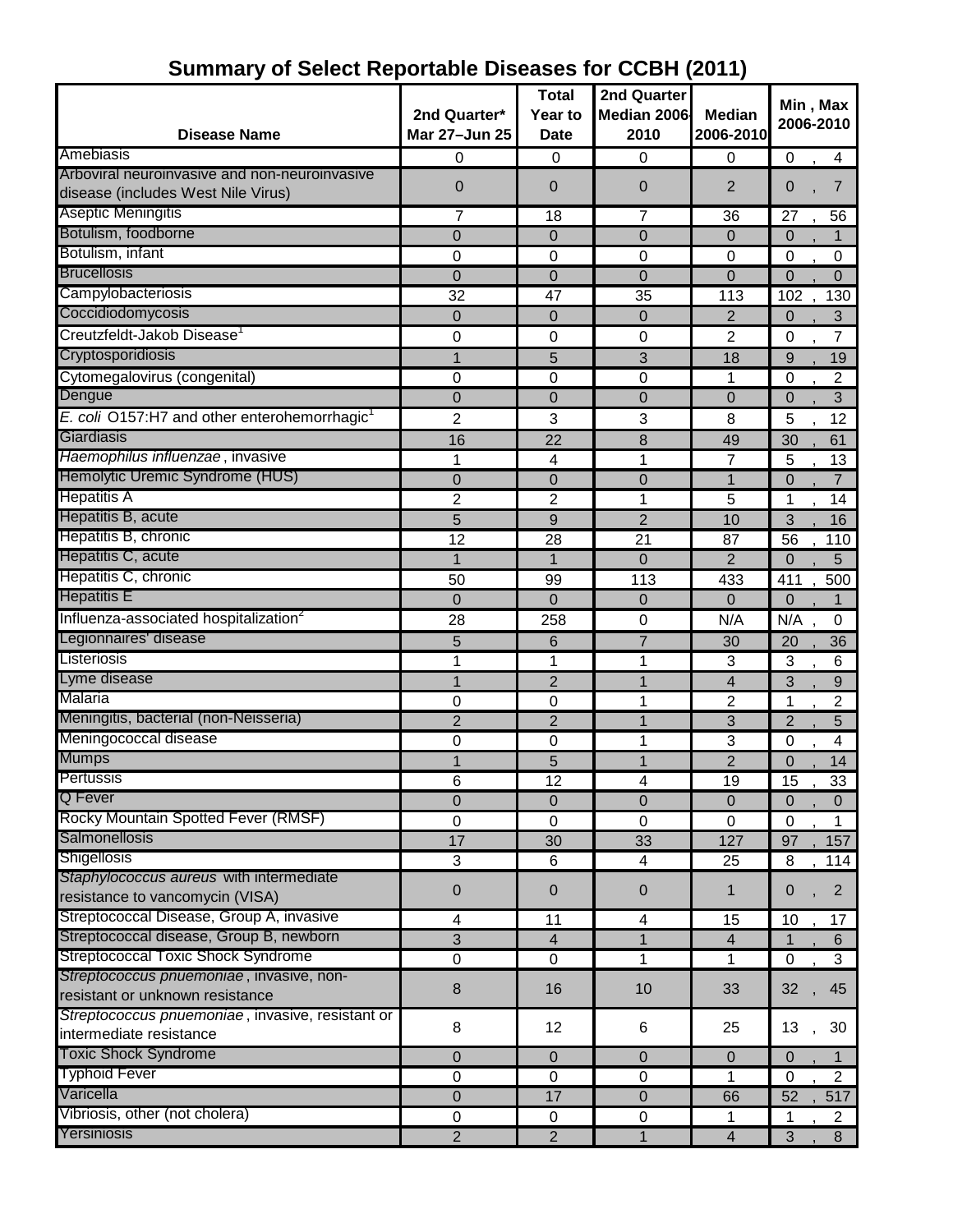|                                                                                     |                  | Total            | 2nd Quarter             |                | Min, Max                         |
|-------------------------------------------------------------------------------------|------------------|------------------|-------------------------|----------------|----------------------------------|
|                                                                                     | 2nd Quarter*     | Year to          | Median 2006             | <b>Median</b>  | 2006-2010                        |
| <b>Disease Name</b>                                                                 | Mar 27-Jun 25    | <b>Date</b>      | 2010                    | 2006-2010      |                                  |
| Amebiasis                                                                           | 0                | 0                | $\mathbf 0$             | 1              | 3<br>0                           |
| Arboviral neuroinvasive and non-neuroinvasive<br>disease (includes West Nile Virus) | $\overline{0}$   | 0                | $\Omega$                | 3              | $\overline{4}$<br>0              |
| <b>Aseptic Meningitis</b>                                                           | 10               | 22               | $\overline{7}$          | 33             | 27<br>54                         |
| Botulism, foodborne                                                                 | $\overline{0}$   | 0                | $\overline{0}$          | 0              | $\mathbf 0$<br>$\Omega$          |
| Botulism, infant                                                                    | 0                | 0                | $\mathbf 0$             | 0              | 0<br>0                           |
| <b>Brucellosis</b>                                                                  | $\overline{0}$   | $\overline{0}$   | $\Omega$                | $\overline{0}$ | $\overline{0}$                   |
| Campylobacteriosis                                                                  | 14               | 17               | 10                      | 45             | 35<br>54                         |
| Coccidiodomycosis                                                                   | 0                | $\mathbf 0$      | $\Omega$                | $\overline{0}$ | $\overline{0}$<br>1              |
| Creutzfeldt-Jakob Disease                                                           | 0                | $\mathbf 0$      | $\mathbf 0$             | 0              | 0<br>0                           |
| Cryptosporidiosis                                                                   | 3                | 5                | 1                       | 5              | $\overline{4}$<br>13             |
| Cytomegalovirus (congenital)                                                        | 1                | 2                | 1                       | $\overline{2}$ | $\mathbf 0$<br>3                 |
| Dengue                                                                              | $\mathbf 0$      | $\mathbf 0$      | $\mathbf 0$             | 0              | $\mathbf 0$                      |
| E. coli O157:H7 and other enterohemorrhagic <sup>1</sup>                            | 0                | 1                | 1                       | 2              | 3<br>1                           |
| Giardiasis                                                                          | 13               | 22               | $\overline{4}$          | 24             | 10<br>43                         |
| Haemophilus influenzae, invasive                                                    | 1                | 1                | 1                       | 4              | 5<br>$\overline{2}$              |
| Hemolytic Uremic Syndrome (HUS)                                                     | $\mathbf 0$      | $\overline{0}$   | $\Omega$                | $\overline{0}$ | $\mathbf 0$<br>$\mathbf{1}$      |
| <b>Hepatitis A</b>                                                                  | 1                | 2                | 0                       | $\overline{2}$ | $\overline{2}$<br>$\mathbf 0$    |
| Hepatitis B, acute                                                                  | $\overline{0}$   | 3                | 3                       | 15             | 9<br>25                          |
| Hepatitis B, chronic                                                                | 24               | 47               | 20                      | 90             | 62<br>94                         |
| Hepatitis C, acute                                                                  | $\overline{2}$   | 3                | 1                       | 3              | 1<br>8                           |
| Hepatitis C, chronic                                                                | 81               | 140              | 194                     | 669            | 822<br>565                       |
| <b>Hepatitis E</b>                                                                  | $\overline{0}$   | $\overline{0}$   | $\overline{0}$          | 0              | $\overline{0}$<br>$\mathbf{0}$   |
| Influenza-associated hospitalization <sup>2</sup>                                   | 13               | 216              | $\mathbf 0$             | N/A            | N/A<br>0                         |
| Legionnaires' disease                                                               | 7                | 9                | 5                       | 18             | 12<br>22                         |
| Listeriosis                                                                         | $\mathbf 0$      | $\mathbf 0$      | $\mathbf 0$             | 1              | 3<br>0                           |
| Lyme disease                                                                        | 1                | $\overline{2}$   | $\mathbf 0$             | $\overline{2}$ | $\overline{2}$<br>$\overline{0}$ |
| Malaria                                                                             | 0                | 0                | $\mathbf 0$             | 3              | 3<br>1                           |
| Meningitis, bacterial (non-Neisseria)                                               | 1                | $\overline{2}$   | 1                       | 5              | 3<br>8                           |
| Meningococcal disease                                                               | 1                | 4                | 0                       | 3              | $\overline{2}$<br>7              |
| <b>Mumps</b>                                                                        | 0                | $\overline{0}$   | 0                       |                | $\overline{2}$<br>$\overline{0}$ |
| Pertussis                                                                           | U                | $\boldsymbol{0}$ | U                       | 4              | $\overline{5}$<br>$\overline{c}$ |
| Q Fever                                                                             | 0                | $\mathbf 0$      | $\boldsymbol{0}$        | $\mathbf 0$    | $\overline{0}$<br>$\overline{0}$ |
| Rocky Mountain Spotted Fever (RMSF)                                                 | 0                | 0                | 0                       | 0              | 0<br>1                           |
| Salmonellosis                                                                       | 8                | 12               | 15                      | 56             | 66<br>51                         |
| Shigellosis                                                                         | 3                | $\sqrt{3}$       | 3                       | 76             | 5<br>162                         |
| Staphylococcus aureus with intermediate                                             |                  |                  |                         |                |                                  |
| resistance to vancomycin (VISA)                                                     | $\boldsymbol{0}$ | $\mathbf 0$      | $\boldsymbol{0}$        | $\mathbf 0$    | $\boldsymbol{0}$<br>1            |
| Streptococcal Disease, Group A, invasive                                            | 4                | 6                | $\overline{\mathbf{4}}$ | 11             | 10<br>12                         |
| Streptococcal disease, Group B, newborn                                             | 4                | $\overline{7}$   | $\mathbf{1}$            | $\overline{4}$ | $\overline{2}$<br>5 <sup>5</sup> |
| <b>Streptococcal Toxic Shock Syndrome</b>                                           | $\pmb{0}$        | $\mathbf 0$      | $\boldsymbol{0}$        | $\mathbf 0$    | $\mathbf 0$<br>$\overline{2}$    |
| Streptococcus pnuemoniae, invasive, non-                                            |                  |                  |                         |                |                                  |
| resistant or unknown resistance                                                     | 11               | 25               | $6\phantom{1}6$         | 25             | 22<br>28                         |
| Streptococcus pnuemoniae, invasive, resistant or                                    | $\overline{2}$   | 6                | 4                       | 13             | 15<br>6                          |
| intermediate resistance                                                             |                  |                  |                         |                |                                  |
| <b>Toxic Shock Syndrome</b>                                                         | 0                | $\overline{0}$   | $\overline{0}$          | $\mathbf 0$    | $\overline{0}$<br>1              |
| <b>Typhoid Fever</b>                                                                | $\mathbf 0$      | $\mathbf 0$      | $\overline{0}$          | $\Omega$       | $\mathbf 0$<br>0                 |
| Varicella                                                                           | $\mathbf 0$      | 5                | $\boldsymbol{0}$        | 25             | 74<br>8                          |
| Vibriosis, other (not cholera)                                                      | $\mathbf 0$      | $\pmb{0}$        | 0                       | 0              | $\boldsymbol{0}$<br>1            |
| Yersiniosis                                                                         | $\mathbf 0$      | 1                | $\mathbf 0$             | $\overline{2}$ | $6\phantom{a}$<br>1              |

# **Summary of Select Reportable Diseases for City of Cleveland (2011)**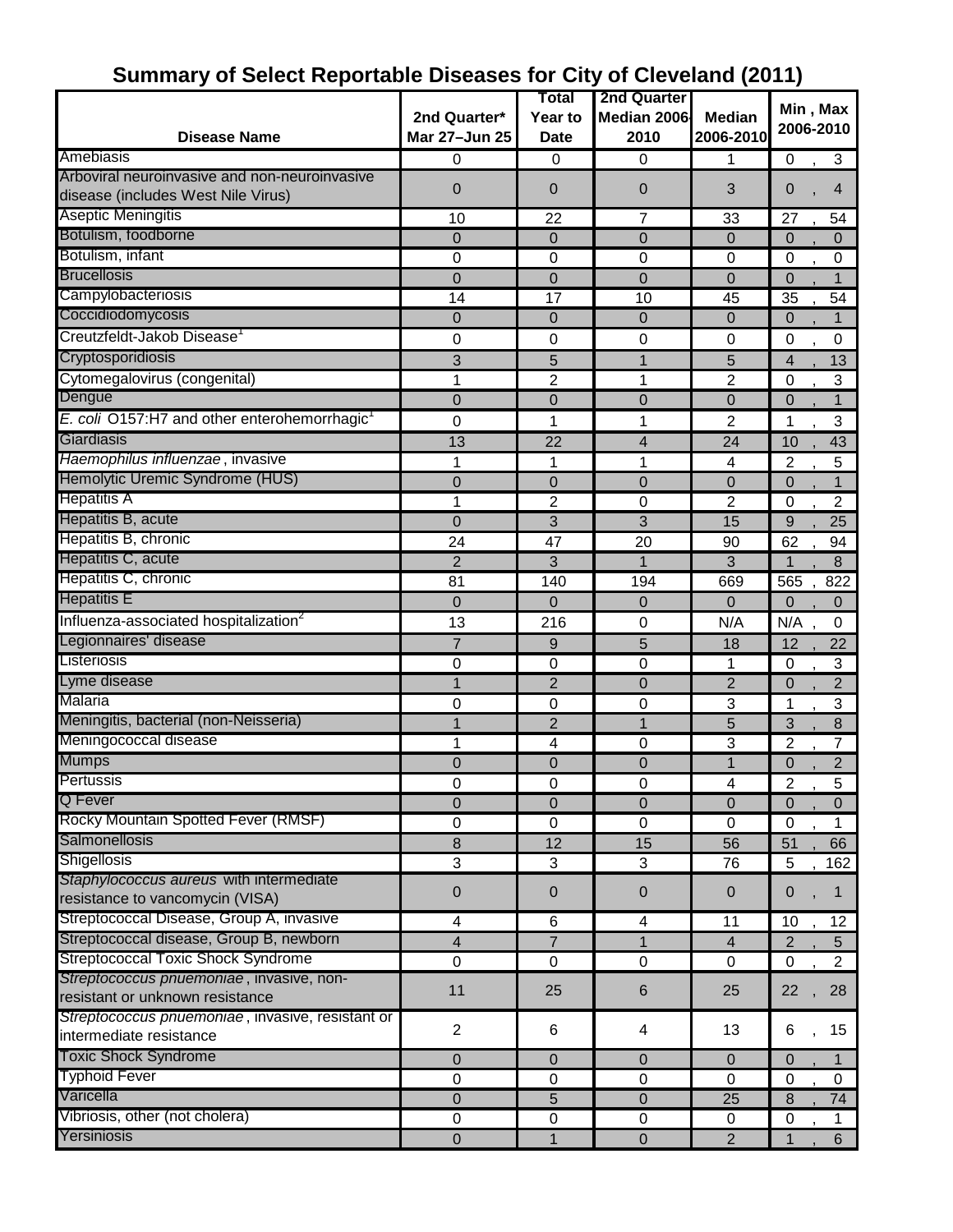|                                                          |                | <b>Total</b>     | 2nd Quarter      |                         |                | Min, Max       |
|----------------------------------------------------------|----------------|------------------|------------------|-------------------------|----------------|----------------|
|                                                          | 2nd Quarter*   | Year to          | Median 2006      | <b>Median</b>           |                | 2006-2010      |
| <b>Disease Name</b>                                      | Mar 27-Jun 25  | <b>Date</b>      | 2010             | 2006-2010               |                |                |
| Amebiasis                                                | 0              | $\mathbf 0$      | $\mathbf 0$      | 0                       | $\mathbf 0$    | $\pmb{0}$      |
| Arboviral neuroinvasive and non-neuroinvasive            | $\overline{0}$ | 0                | 0                | 0                       | $\Omega$       | $\mathbf 0$    |
| disease (includes West Nile Virus)                       |                |                  |                  |                         |                |                |
| <b>Aseptic Meningitis</b>                                | 0              | 0                | 0                | 1                       | $\mathbf 0$    | 3              |
| Botulism, foodborne                                      | $\mathbf 0$    | 0                | $\overline{0}$   | 0                       | $\Omega$       | $\overline{0}$ |
| Botulism, infant                                         | 0              | 0                | $\mathbf 0$      | $\mathbf 0$             | 0              | 0              |
| <b>Brucellosis</b>                                       | 0              | 0                | 0                | 0                       | $\Omega$       | 0              |
| Campylobacteriosis                                       |                | 2                | 2                | 5                       | 4              | 8              |
| Coccidiodomycosis                                        | 0              | 0                | $\overline{0}$   | 0                       | $\overline{0}$ | $\mathbf{1}$   |
| Creutzfeldt-Jakob Disease <sup>1</sup>                   | 0              | 0                | $\mathbf 0$      | 0                       | 0              | 0              |
| Cryptosporidiosis                                        | 0              | $\mathbf 0$      | $\overline{0}$   | 1                       | $\overline{0}$ | 1              |
| Cytomegalovirus (congenital)                             | 0              | 0                | $\boldsymbol{0}$ | $\pmb{0}$               | 0              | 1              |
| Dengue                                                   | 0              | 0                | 0                | 0                       | $\overline{0}$ | $\overline{0}$ |
| E. coli O157:H7 and other enterohemorrhagic <sup>1</sup> | 0              | $\mathbf 0$      | $\mathbf 0$      | $\mathbf 0$             | 0              | 1              |
| Giardiasis                                               | 0              | $\overline{0}$   | $\mathbf 0$      | 3                       | $\mathbf 0$    | 4              |
| Haemophilus influenzae, invasive                         | 0              | $\boldsymbol{0}$ | $\mathbf 0$      | $\mathbf 0$             | 0              | 1              |
| Hemolytic Uremic Syndrome (HUS)                          | 0              | $\mathbf 0$      | $\mathbf 0$      | 0                       | $\Omega$       | 0              |
| <b>Hepatitis A</b>                                       | 0              | 0                | $\mathbf 0$      | $\mathbf 0$             | 0              | 0              |
| Hepatitis B, acute                                       | 0              | 0                | 0                | 0                       | $\Omega$       | 0              |
| Hepatitis B, chronic                                     | 2              | 4                | $\mathbf 0$      | 5                       | $\overline{2}$ | 6              |
| Hepatitis C, acute                                       | $\overline{0}$ | 0                | $\Omega$         | $\overline{0}$          | $\Omega$       | $\Omega$       |
| Hepatitis C, chronic                                     | 1              | 4                | 4                | 17                      | 13             | 21             |
| <b>Hepatitis E</b>                                       | $\overline{0}$ | 0                | $\mathbf 0$      | $\overline{0}$          | $\Omega$       | $\Omega$       |
| Influenza-associated hospitalization <sup>2</sup>        | 1              | 13               | $\boldsymbol{0}$ | N/A                     | N/A            | 0              |
| Legionnaires' disease                                    | 0              | $\mathbf 0$      | $\mathbf 0$      | 0                       | $\overline{0}$ | $\overline{2}$ |
| Listeriosis                                              | 0              | 0                | $\pmb{0}$        | $\mathbf 0$             | 0              | 1              |
| Lyme disease                                             | $\mathbf{1}$   | $\mathbf{1}$     | $\Omega$         | 0                       | $\overline{0}$ | $\mathbf{1}$   |
| Malaria                                                  | 0              | $\mathbf 0$      | $\boldsymbol{0}$ | $\mathbf 0$             | $\mathbf 0$    | 1              |
| Meningitis, bacterial (non-Neisseria)                    | $\overline{0}$ | $\overline{0}$   | $\mathbf 0$      | 0                       | $\Omega$       | 0              |
| Meningococcal disease                                    | 0              | 0                | $\pmb{0}$        | $\mathbf 0$             | $\mathbf 0$    | 0              |
| Mumps                                                    | $\mathbf 0$    | $\mathbf 0$      | $\boldsymbol{0}$ | 0                       | $\Omega$       | 0              |
| ∎Pertussis                                               | 0              | 0                | 0                | 0                       | 0              | 1              |
| <b>Q</b> Fever                                           | $\overline{0}$ | $\mathbf 0$      | $\mathbf 0$      | 0                       | $\overline{0}$ | $\mathbf 0$    |
| Rocky Mountain Spotted Fever (RMSF)                      | 0              | 0                | $\pmb{0}$        | $\mathbf 0$             | $\mathbf 0$    | $\pmb{0}$      |
| Salmonellosis                                            | $\overline{3}$ | 5                | 1                | $\overline{\mathbf{4}}$ | 1              | 8              |
| Shigellosis                                              | 0              | $\boldsymbol{0}$ | $\mathbf 0$      | 1                       | $\mathbf 0$    | $\overline{7}$ |
| Staphylococcus aureus with intermediate                  |                |                  |                  |                         |                |                |
| resistance to vancomycin (VISA)                          | 0              | $\mathbf 0$      | $\mathbf 0$      | $\mathbf 0$             | $\Omega$       | 0              |
| Streptococcal Disease, Group A, invasive                 | 0              | 0                | $\mathbf 0$      | 1                       | $\mathbf 0$    | 1              |
| Streptococcal disease, Group B, newborn                  | 0              | $\Omega$         | $\boldsymbol{0}$ | 0                       | $\overline{0}$ | $\mathbf{1}$   |
| <b>Streptococcal Toxic Shock Syndrome</b>                | $\mathbf 0$    | $\boldsymbol{0}$ | $\pmb{0}$        | 0                       | $\mathbf 0$    | $\mathbf 0$    |
| Streptococcus pnuemoniae, invasive, non-                 |                |                  |                  |                         |                |                |
| resistant or unknown resistance                          | 0              | 1                | $\boldsymbol{0}$ | $\overline{2}$          | $\mathbf 0$    | 3              |
| Streptococcus pnuemoniae, invasive, resistant or         |                |                  |                  |                         |                |                |
| intermediate resistance                                  | 0              | $\boldsymbol{0}$ | 0                | 1                       | 0              | 1              |
| <b>Toxic Shock Syndrome</b>                              | 0              | $\mathbf 0$      | $\mathbf 0$      | $\mathbf 0$             | $\Omega$       | $\mathbf{0}$   |
| <b>Typhoid Fever</b>                                     | $\pmb{0}$      | $\mathbf 0$      | $\pmb{0}$        | $\pmb{0}$               | 0              | $\mathbf 0$    |
| Varicella                                                | 0              | $\boldsymbol{0}$ | $\mathbf 0$      | $\mathbf{1}$            | $\Omega$       | $\mathfrak{S}$ |
| Vibriosis, other (not cholera)                           | $\pmb{0}$      | $\boldsymbol{0}$ | $\mathbf 0$      | $\pmb{0}$               | $\mathbf 0$    | $\mathbf 0$    |
| Yersiniosis                                              | $\mathbf 0$    | $\mathbf 0$      | $\pmb{0}$        | $\mathbf 0$             | $\Omega$       | 1              |

## **Summary of Select Reportable Diseases for City of Shaker Heights (2011)**